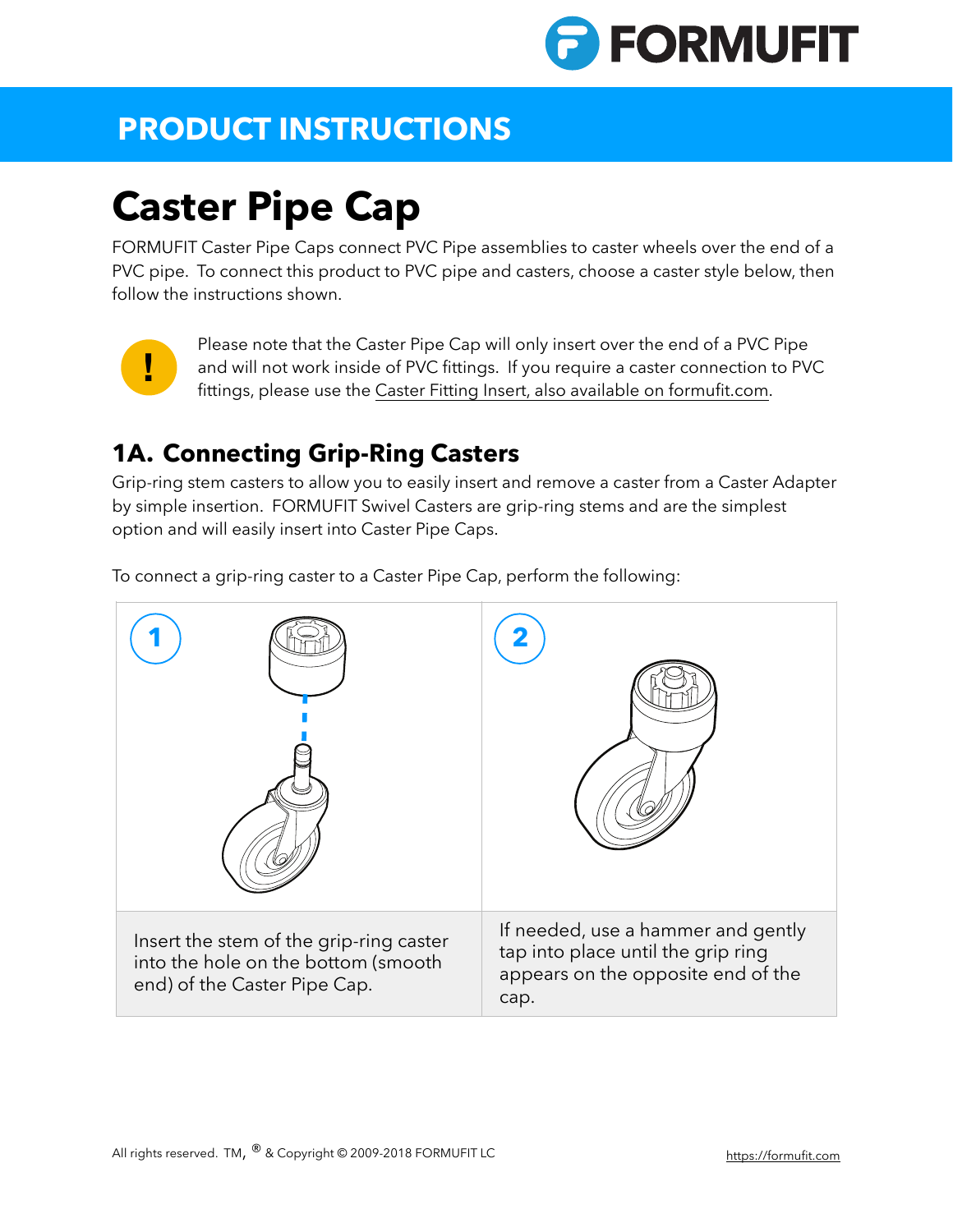#### **1B. Connecting Threaded Stem Casters**

Threaded stem casters are more commonly available and come in many stem and wheel sizes. FORMUFIT Caster Pipe Caps will accept any threaded caster that has a stem diameter of 1/4", 3/8" or 7/16" and must be at least 1-1/2" in length. To connect a threaded stem caster to a Caster Pipe Cap, perform the following:



### **2. Attaching to a PVC Pipe**

To attach the assembled caster pipe cap and caster combination to your PVC project, perform the following steps: